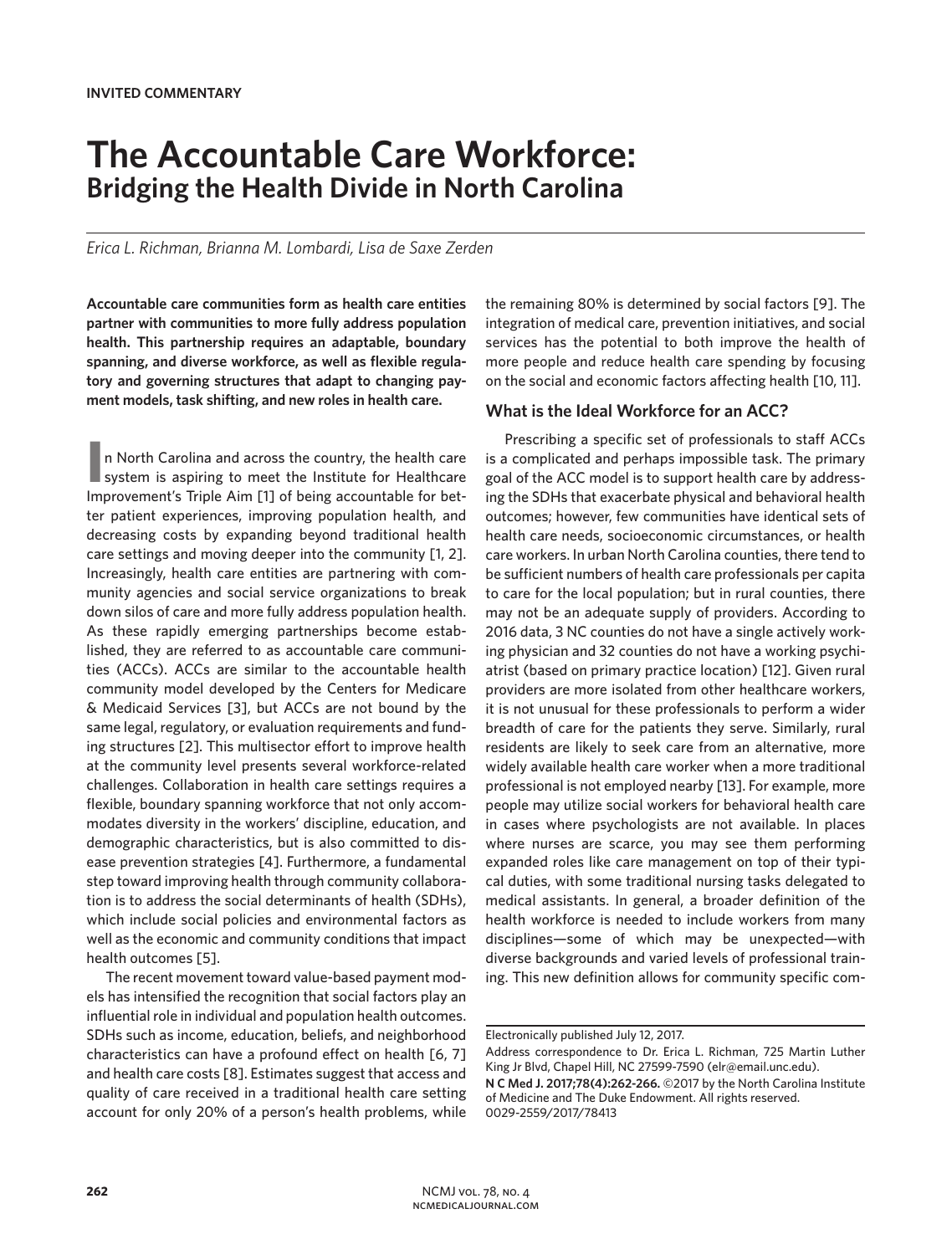binations of professionals and lay people to work together in implementing prevention programs, services, and supports tailored to the nuances of the resources and strengths of the diverse communities across North Carolina.

#### **Boundary Spanning Roles**

ACCs add value to health care settings because they enable the health care system to reach patients in their own environments through local agencies that are better positioned to take advantage of the social infrastructure that already exists (eg, schools, businesses, community organizations, and faith organizations). Treatment of complicated social issues requires partnerships across multiple systems, yet an increase in multisector agencies will require a workforce that can move between these sectors with ease. These boundary spanning roles are essential in the coordination of care between the health care system and community partners as patient care shifts from visit-based, fee-for-service models to strategies that use community and population level approaches to focus on prevention [4]. A workforce with this kind of agility will not only assist patients in accessing and navigating clinical and community settings, but will also have the capacity to understand common goals, strengths, and barriers, and use that understanding to collectively meet the needs of individuals within their environments. This capacity includes maintaining an awareness of how systems function, using shared language to express common values and goals, and recognizing the synergies that exist to collectively work together and align goals. As such, the knowledge and flexibility of a boundary spanning workforce is better equipped than a traditional model to address complex physical and social conditions that warrant a multipronged approach.

Boundary spanning roles in health care vary by job title and provider type. A nurse, social worker, or medical assistant may be hired as a patient navigator, case manager, care manager, or panel manager, and their responsibilities might be identical or distinct. For example, social workers, professionals whose roles have typically been narrowly defined in health care settings, have recently become more involved partners in the ranks of health care workers; the responsibilities of these social workers are likely to bridge clinical and community settings [14]. A social worker working in a care management position might provide behavioral health treatment in a hospital, while also coordinating a necessary inspection of the rental home of a patient with chronic asthma to assess for unhealthy levels of asthma-causing mold. These boundary spanning roles and positions are new, and the functions, tasks, and payment mechanisms associated with these positions are not yet well-defined [14].

Panel managers, another example of a newly created boundary spanning role, can be filled by a variety of professionals. Between or before hospital visits, a panel manager acts proactively to identify and provide education and extra support to high-risk patients or those with chronic disease. Often, panel managers will use specialized panel management software and other information technology tools for stratifying, identifying, and engaging patients in need of outreach [15]. They frequently engage in outreach to patients to help identify unmet care needs, to encourage medication compliance, or to promote screening appointment attendance. Ultimately, the position of panel manager promotes health outside of the hospital as one means of reducing unnecessary hospital readmissions; however, they can also help build relationships between patients and the health care system. New roles will inevitably create misunderstanding and confusion related to task shifting, responsibilities, and trust. Thus, it is imperative that all members of the health workforce become familiar with the goals and capacities of these boundary spanning roles so the ACC can function smoothly.

# **Non-Health Care Professionals and Lay Health Workers**

Historically, the health care workforce has consisted of licensed health professionals such as doctors, nurses, dentists, pharmacists, and allied health professionals. Innovative partnerships in North Carolina are enabling agencies to tap into the expertise of people in disciplines not generally associated with health care. These lay professionals come from the community with the goal of tackling real-life issues, which can appear to be ordinary or minor inconveniences, but actually can become insurmountable barriers to wellness. The Cabarrus Health Alliance for example, which used to be the Cabarrus County Health Department and remains responsible for the provision of usual county health department services, has an increased focus on innovation and collaboration and has implemented several specialized health-promotion programs and practices. One such illustration is the hiring of individuals with expertise in communications and marketing who prioritize creative interventions, like teaching corner store owners display strategies for siting healthful foods in ways that increase the items' visibility and appeal. This increases the likelihood that consumers will choose and purchase these better options.

North Carolina is also promoting health by employing physical trainers and dieticians to work in local initiatives aimed at helping low income people combat diabetes after their physician prescribes an exercise regimen. Other health professionals and hospitals in North Carolina are partnering with community agencies like the Greensboro Housing Coalition, an agency that advocates for safe housing for lower income people and those with special health needs. The Greensboro Housing Coalition keeps building maintenance experts and property managers on staff as their understanding of regulations helps ensure people's homes are safe from health risks such as mold, rot, and dangerous building materials. Additionally, North Carolinians are using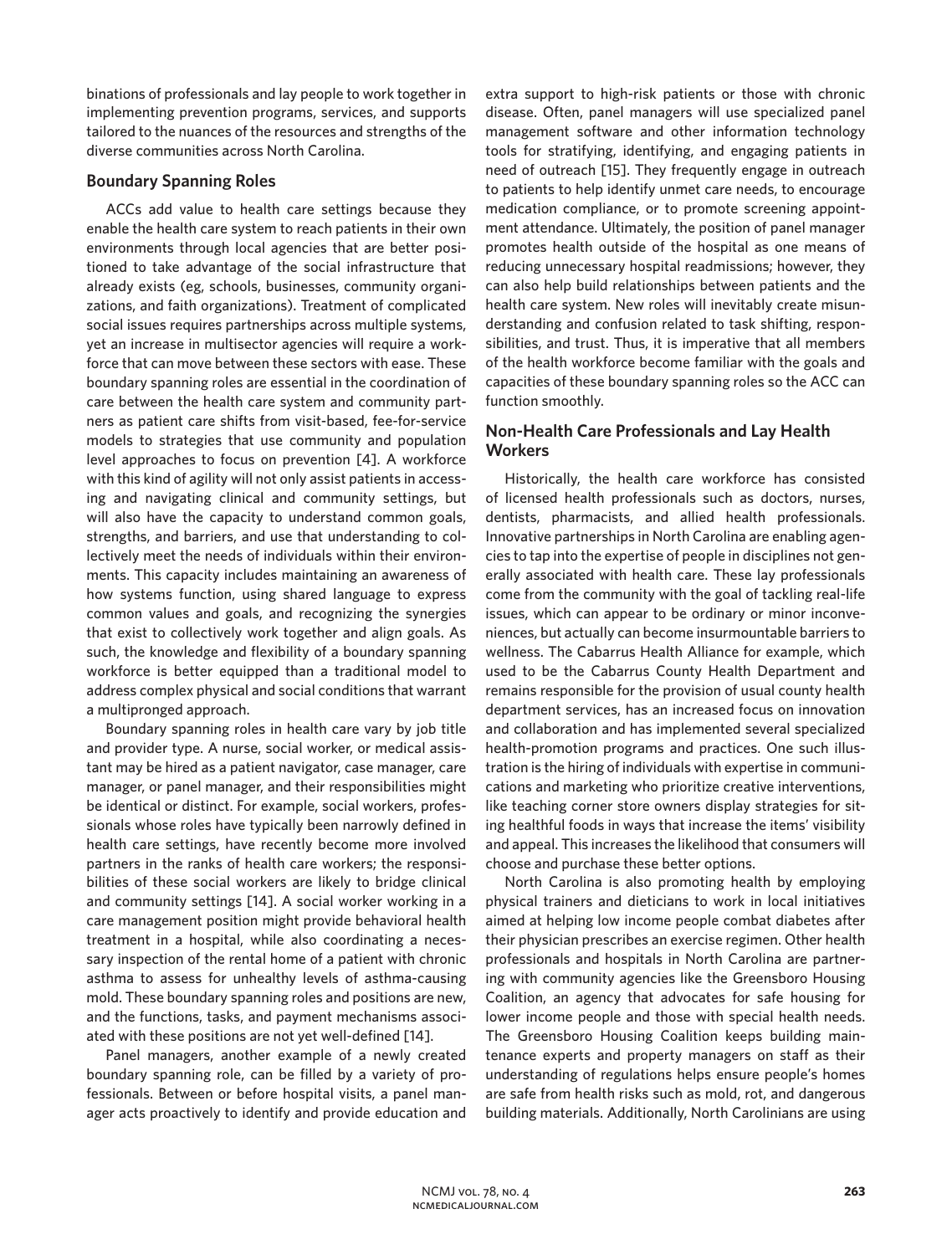health educators and community health workers to do outreach, translate complicated health information into accessible forms, and facilitate access to services.

In addition to non-health care related disciplines, ACCs require the work, cooperation, and support of nonprofessionals who live, breathe, and engage with their own communities [16]. Lay workers go by many names: care coordinator assistants, peer-support specialists, members of faith organizations, or community health workers. Whatever the name, these lay workers are essential to creating sustained, successful partnerships between health care systems and communities [16, 17]. Lay workers are more likely to come from a similar socioeconomic and racial or ethnic background as the people in the communities in which they work, more likely to use similar and familiar language as community residents, and more likely to have a shared history and experiential knowledge related to the patient—all of which are likely to increase the chances of securing buy-in from the patient [18]. Inclusion of lay workers is a growing strategy for the health care workforce and one that is already common in behavioral health care. For example, North Carolina has more than 2,353 certified peer support specialists who can provide support, based on their lived experiences, to people living in recovery with mental illnesses or substance use disorders [19]. Although lay community members might not have formal training, their value comes from their knowledge of the community culture and agencies. For individuals who work in a top-down health care system, using lay people as health workers might seem a radical, unusual approach. For other health care models, lay workers are paramount, particularly so for ACCs because of the model's fundamental requirement for collaboration.

# **Community-Based Prevention Workforce**

ACCs are dedicated to addressing the SDH of individuals in their communities and are focused on how to target upstream factors to stop preventable health conditions. For example, ACCs are working quickly to address modifiable and preventable conditions such as diabetes, obesity, and risky sexual behaviors. The community-based prevention workforce will be responsible for surveillance of health risks and the delivery, implementation, and measurement of the uptake of prevention-based programs. Indeed, ACCs will need a workforce not only trained in the framework and concepts of prevention, but also trained in evidence-based prevention interventions and the implementation skills needed to introduce large-scale initiatives into the community. Positions with potential to play a role in this effort include public health workers, health educators, macro social workers, and patient educators; similarly, these positions might be held by individuals from a variety of discipline backgrounds. ACCs will require a renewed focus on public health that moves beyond the functions of a traditional health department to embrace roles that actively approach community health needs [20].

# **Diversity in the Workforce**

Across all health care systems, increasing the racial and ethnic diversity of the workforce is considered vital to reducing health disparities and addressing racial equity [21]. Community consumers will look for the ACC's work to be carried out by individuals who reflect the diversity of the community in which they live. However, a recent report on the diversity of the health care workforce in North Carolina reflected only modest increases in diversity across health disciplines [22]. If the ACC model is committed to community engagement and reducing the effects of SDH, then the inclusion of a diverse workforce is critical.

# **Barriers and Facilitators to ACC Workforce Development**

Although ACCs will develop a new and retooled workforce as they grow, several factors will affect the creation of a successful and sustainable model of partnerships [4]. This includes healthcare systems and communities working together to achieve a shared mission and culture of health, valuing an interprofessional workforce, and developing administrative and governance structures to promote the work of ACCs.

# *Shared Mission and Culture*

Community agencies and health systems operate in fundamentally different ways, and a successful partnership between the 2 requires a shared understanding of each other, consensus on goals, and a shared responsibility for the partnership model. An alignment of values and goals of ACCs will include alignment of workforce considerations.

# *An Interprofessional Workforce*

ACCs will require interprofessional collaboration between health systems and community agencies, yet components of interprofessional practice might not transfer easily to this model of care. Because historically health professionals have been trained independent of other disciplines, collaboration is often difficult. Recent trends in interprofessional education (IPE) are helping shift this emphasis so that the health care workforce is socialized to be more collaborative at the onset of their professional development. IPE training will help the existing health care workforce transition to working in ACCs.

#### *Administrative and Governance Structures*

Ultimately, boundary spanning positions require not only a flexible workforce, but also flexible administration of health systems and new models of local and state governing structures. Health systems will need to reorganize and create new policies regarding how to collaborate with community agencies. Moreover, health systems will no longer just need to refer patients to community agencies, but also maintain open lines of communication with agency provid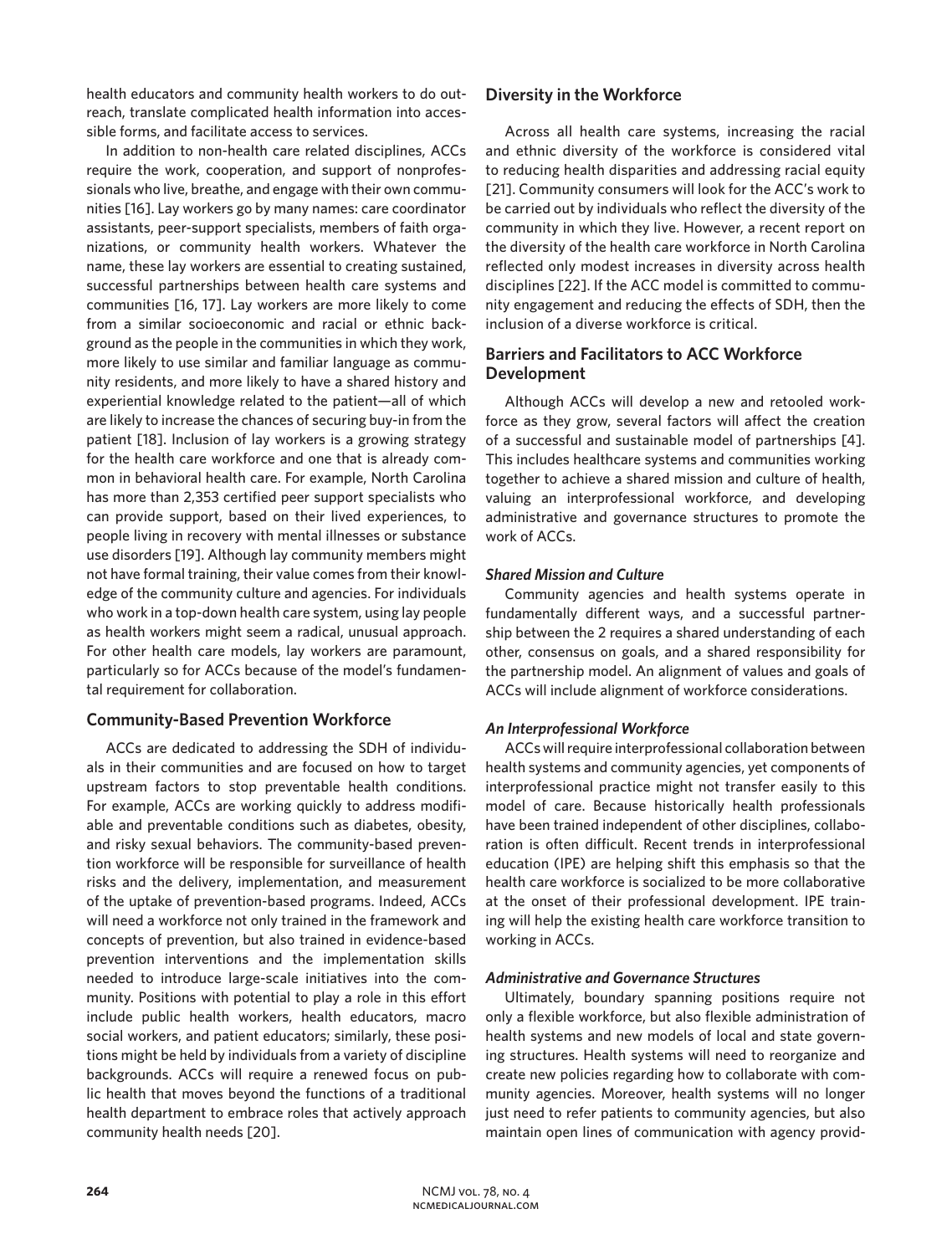ers to ensure coordination of care. Local and state governing structures might need to assist in coordinating actions and partnerships across multiple sectors while allowing for local autonomy [23].

Breaking down the silos within health systems also requires organizational shifting within human resource departments so that the hiring and deployment of boundary spanning employees can be maximized. A critical element to the success of the ACC model will be whether health systems administrators and stakeholders will understand these models and how to harness the potential of lay community members in the deployment of programs.

#### *Sustainable Models of Payment*

ACC models of care are being deployed while the reimbursement mechanisms for cross-sector collaboration of health systems with social service and community agencies are still being considered. It is unclear how many of the current positions will be funded in the long-term because many are supported by grant funding and highly constrained community agency budgets. In North Carolina, payment models are complicated because the State opted out of Medicaid Expansion, and the future of health care reform is under debate. Although value-based models will assist with moving away from the problems of fee-for-service models, it remains unclear how cost savings will be shared between the community and the partnered health system. ACCs have great promise to make real health change at the population level; however, without a long-term and sustainable payment solution, the potential and great promise of the ACC model of care might never be realized.

#### **Conclusion**

Accountable care communities are changing the very structure of health care delivery, and the health workforce is swiftly adapting to accommodate the transformation. Broadening the definition of health workforce to include workers from non-health related disciplines, with varied levels of professional training and diverse backgrounds, is crucial to successfully improving the health of North Carolinians. Our state is already making strides to accomplish this goal by implementing creative programs that have integrated a variety of disciplines, professionals, and lay health workers. Continued communication regarding the shifting of tasks and how health care is functioning inside and outside of clinical settings will smooth the journey. NCM

**Erica L. Richman, PhD, MSW** research analyst, Program on Health and Workforce Research and Policy, Cecil G. Sheps Center for Health Services Research, University of North Carolina, Chapel Hill, North Carolina. **Brianna M. Lombardi, MSW** doctoral candidate, School of Social Work,

University of North Carolina, Chapel Hill, North Carolina.

**Lisa de Saxe Zerden, PhD, MSW** senior associate dean for MSW education, School of Social Work, University of North Carolina, Chapel Hill, North Carolina.

#### **Acknowledgments**

The authors would like to thank Erin Fraher for her guidance, for encouraging us to write this paper, and for providing us an excellent body of workforce literature and knowledge from which to begin. The authors would also like to thank Diane Wyant at the UNC-Chapel Hill School of Social Work for her writing and editing expertise.

Potential conflicts of interest. All authors have no relevant conflicts of interest.

#### **References**

- Berwick DM, Nolan TW, Whittington J. The Triple Aim: care, health, and cost. Health Aff (Millwood). 2008;27(3):759-769.
- 2. Centers for Disease Control and Prevention. Opportunities for Enhanced Collaboration: Public Health Departments and Accountable Care Organizations. CDC Health Policy Series. CDC website. https://www.cdc.gov/policy/docs/acopaper.pdf. Accessed June 27, 2017.
- 3. Centers for Medicare & Medicaid Services. CMS' Accountable Health Communities Model Selects 32 Participants to Serve as Local 'Hubs' Linking Clinical and Community Services. CMS website. https://www.cms.gov/Newsroom/MediaReleaseDatabase/Press -releases/2017-Press-releases-items/2017-04-06.html. Published April 6, 2017. Accessed June 27, 2017.
- 4. Fraher EP. Building a value-based workforce in North Carolina. N C Med J. 2016 Mar-Apr;77(2):94-98.
- 5. Marmot M, Friel S, Bell R, Houweling TA, Taylor S. Commission on Social Determinants of Health. Closing the gap in a generation: health equity through action on the social determinants of health. Lancet. 2008 Nov 8;372(9650):1661-1669.
- 6. Adler NE, Glymour MM, Fielding J. Addressing social determinants of health and health inequalities. JAMA. 2016;316(16):1641-1642.
- 7. Chetty R, Stepner M, Abraham S, Lin S, Scuderi B, Turner N, et al. The association between income and life expectancy in the United States, 2001-2014. JAMA. 2016;315(16):1750-1766.
- 8. McGinnis JM, Williams-Russo P, Knickman JR. The case for more active policy attention to health promotion. Health Aff (Millwood). 2002;21(2):78-93.
- 9. Hood CM, Gennuso KP, Swain GR, Catlin BB. County health rankings: relationships between determinant factors and health outcomes. Am J Prev Med. 2016 Feb;50(2):129-135.
- 10. Taylor LA, Tan AX, Coyle CE, et al. Leveraging the Social Determinants of Health: What Works? PloS ONE. 2016;11(8).
- 11. Alley DE, Asomugha CN, Conway PH, Sanghavi DM. Accountable health communities—addressing social needs through Medicare and Medicaid. N Engl J Med.;374(1):8-11. Accessed March 1, 2017.
- 12. Ohta R, Shimabukuro A. Rural physicians' scope of practice on remote islands: A case report of severe pneumonia that required overnight artificial airway management. J Rural Med. 2017 May;12(1):53-55.
- 13. North Carolina Health Professions Data System. Program on Health Workforce Research and Policy. Cecil G. Sheps Center for Health Services Research. University of North Carolina at Chapel Hill; 2017. https://nchealthworkforce.sirs.unc.edu/. Accessed June 27, 2017.
- 14. Fraser M, Lombardi B, Wu S, Zerden L, Richman E, Fraher E. Social work in integrated primary care: a systematic review. The Cecil G. Sheps Center for Health Services Research website. http://www .shepscenter.unc.edu/wp-content/uploads/2016/12/PolicyBrief\_ Fraser\_y3\_final.pdf. Published September 2016. Accessed June 26, 2017.
- 15. Neuwirth EB, Schmittdiel JA, Tallman K, Bellows J. Understanding panel management: a comparative study of an emerging approach to population care. Perm J. 2007;11(3):12-20.
- 16. Rosenthal EL, Brownstein JN, Rush CH, et al. Community health workers: part of the solution. Health Aff (Millwood). 2010;29(7):1338- 1342.
- 17. Litzelman DK, Inui TS, Schmitt-Wendholt KM, Perkins A, Griffin WJ, et al. Clarifying values and preferences for care near the end of life: the role of a new lay workforce. J Community Health. 2017;1-9.
- 18. Lehmann U, Sanders D. Community Health Workers: What do We Know About Them? The State of the Evidence on Programmes, Ac-